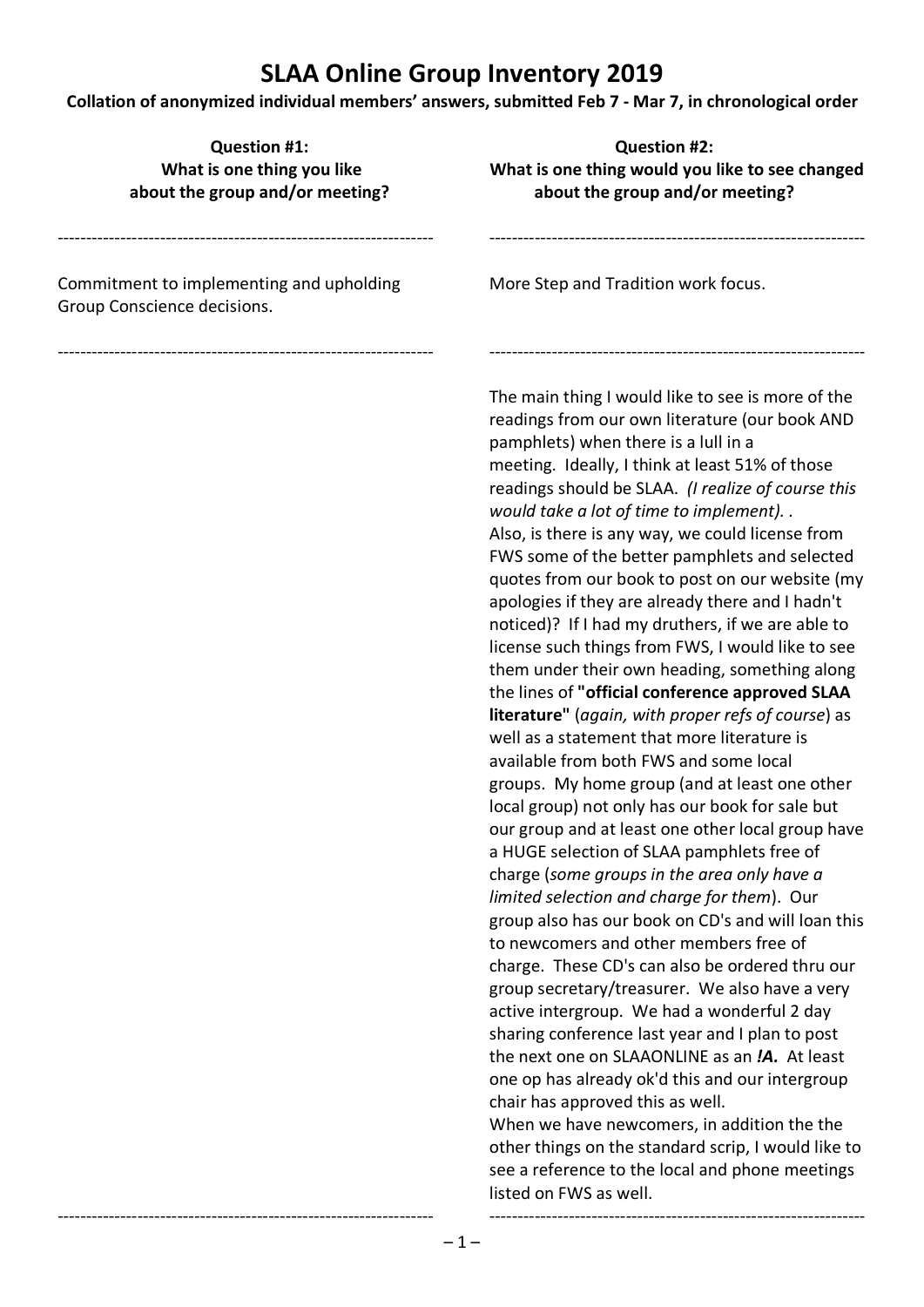**Collation of anonymized individual members' answers, submitted Feb 7 - Mar 7, in chronological order**

I like that the group is 24/7/365, and always "there." I like the fact that meetings are regularly scheduled, but also that chat is open at other times. We are all recovering, right? And sometimes recovery needs a formal share in a meeting, and sometimes, we just need to talk with people who are experiencing the same thing. The fellowship is \*always\* there.

------------------------------------------------------------------

one thing i like about the group/meeting is: that there are three meetings available a day. that is important for access to all who have varying hours. i appreciate it and thank you!

------------------------------------------------------------------

**Question #1: Question #2: What is one thing you like What is one thing would you like to see changed about the group and/or meeting? about the group and/or meeting?**

------------------------------------------------------------------

Almost nothing, really. But I think in meetings, shares go on too long sometimes with things that do not have to do with SLAA. Maybe just gentle reminders to those who share about timing and staynig on topic. I know I have been reminded about share time.

------------------------------------------------------------------

one thing i'd like to see changed about the group/meeting is: making sure there is clear protocol stated about how to deal with predators maybe every time someone logs on so that things don't fall through the cracks. i've been inappropriately spoken to on here and in the earlier parts of my recovery it was damaging when it was already hard to build trust. i understand it may not be fully controllable, but more information on what to do can empower us all. thanks.

The one thing I like most is as we (slaaonline) relate to the tradition which mentions primary purpose. (#5). I think it is great that this room is here 24/7 and is available world wide.

------------------------------------------------------------------

If I could change ONE thing, I would use less AA reading and more SLAA reading (our book and pamphlets).

------------------------------------------------------------------

------------------------------------------------------------------

I like the order and respect that is shared in the group.

------------------------------------------------------------------

------------------------------------------------------------------

------------------------------------------------------------------

I like the group because it is convenient.

I don't see any change needed in the group..

I really would like more opportunity for some feedback, I realize this could be a Pandora's box but I think there is a lot potential healing and help that could come from it.

------------------------------------------------------------------

------------------------------------------------------------------

 $-2-$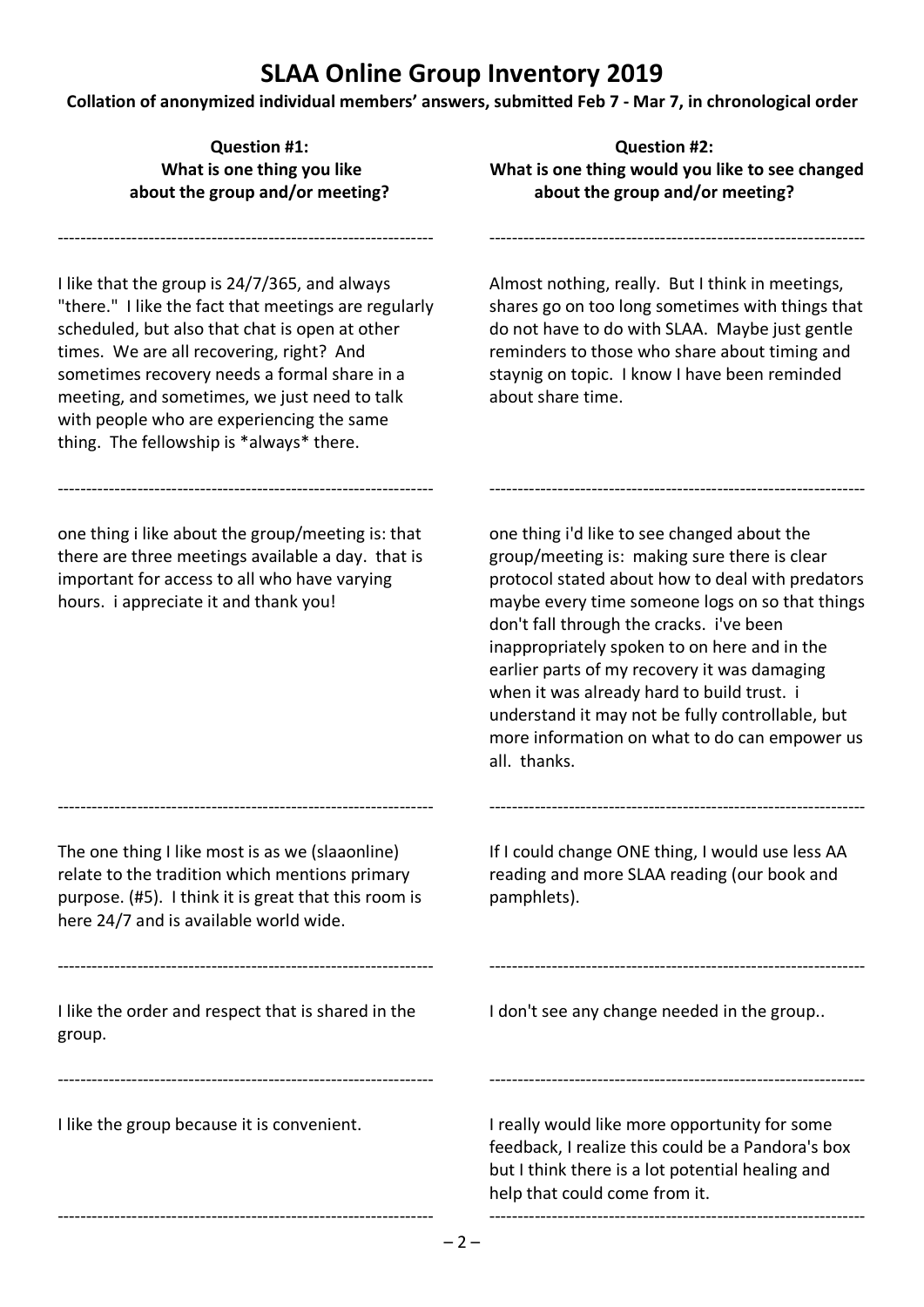**Collation of anonymized individual members' answers, submitted Feb 7 - Mar 7, in chronological order**

| <b>Question #1:</b><br>What is one thing you like<br>about the group and/or meeting?                                                                        | <b>Question #2:</b><br>What is one thing would you like to see changed<br>about the group and/or meeting?                                                                                              |
|-------------------------------------------------------------------------------------------------------------------------------------------------------------|--------------------------------------------------------------------------------------------------------------------------------------------------------------------------------------------------------|
| I love the support from other members especially<br>when going through hard times. People are so<br>supportive and kind.                                    | A breakfast club meeting would be nice. Early<br>morning meeting. We have them informally<br>sometimes.                                                                                                |
| I like the open sharing and keeping well inside<br>the guidelines of the group. The 10 PM EST<br>group is well in line with the program and great<br>folks! | I'd like to have a forum to have Q and A on basic<br>questions - more like a discussion chat<br>room. Perhaps set aside some time slot for that<br>would be nice.                                      |
| Very friendly group who are very welcoming<br>always                                                                                                        | I would like to know if it is possible to stop<br>someone between meetings when they are<br>inappropriate or rude or triggering and no OP is<br>present.                                               |
| The Topics chosen for the noon meeting.                                                                                                                     | More Banning of "Ridiculous Imaginative"<br>Nicknames.                                                                                                                                                 |
|                                                                                                                                                             | With all due respect you say Your voice counts! I<br>have came with many ideas to better the site<br>before this month and they have not used one of<br>them. What is So special now about this month? |
|                                                                                                                                                             |                                                                                                                                                                                                        |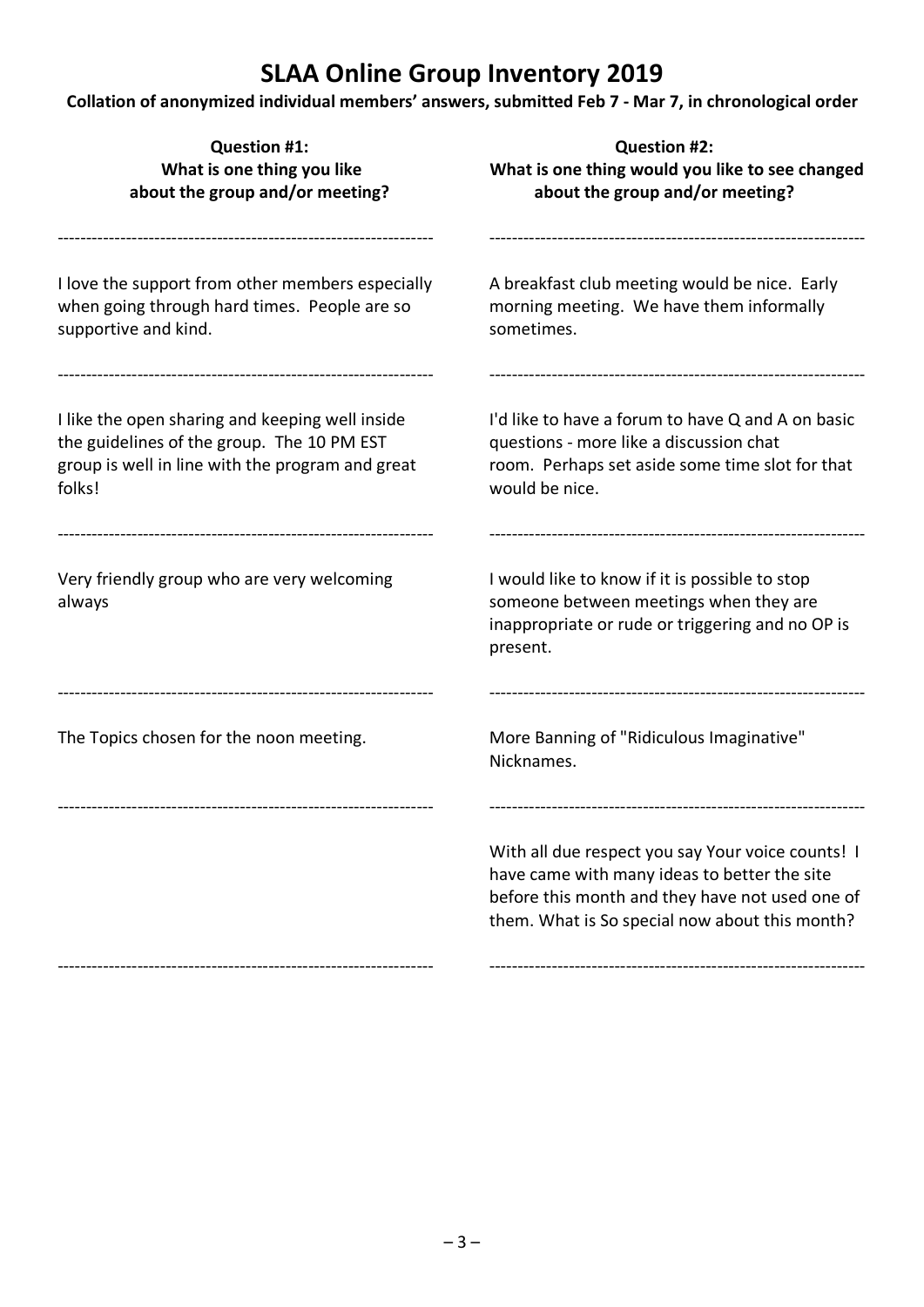**Collation of anonymized individual members' answers, submitted Feb 7 - Mar 7, in chronological order**

I love how this group is committed to the wellbeing of members; it is evident in our group culture, the traditions (with a small "t") that we practice here, and the warm regard we have for one another. The 12 Traditions are a road map and the 12 Steps/and HP are beacons that leads us home. This Room is a breath of fresh air for me.

------------------------------------------------------------------

------------------------------------------------------------------ I like the format of most of the 12:00 meetings that have brief excerpts of program literature and suggestions for topics to base shares upon. In my opinion, this format makes a big difference in the amount of experience, strength, and hope shared and the overall mood of the

**Question #1: Question #2: What is one thing you like What is one thing would you like to see changed about the group and/or meeting? about the group and/or meeting?**

------------------------------------------------------------------

Is it possible to change the value of seconds an individual is given to log in? I believe default is 30 seconds right? Can we make it longer? I think there is a command to make the interval 60 seconds, but I'm not sure. It seems members have a lot of issues signing in, and end up coming in as guest when they can't manage the sign-in process in a timely way. The value is set by Starlink right? [Editor's note: The default time is now set globally to 120 seconds.]

I have no specific changes that I'd like to see made to the group or meeting.

------------------------------------------------------------------

One thing I like about the group is it's openness, understanding and availability to access 24/7/365 and that it does have a structure and format that is kept in place by dedicgted group of OPs

------------------------------------------------------------------

------------------------------------------------------------------

meeting is more positive.

One thing I disklike is the lack of a formal meeting in the morning for those of us in Eastern Time Zone. It would be great if we could add a meeting at 9am EST on Saturday and Sunday at least - way to kickstart our day before the busyness of the weekend sets in.

------------------------------------------------------------------

------------------------------------------------------------------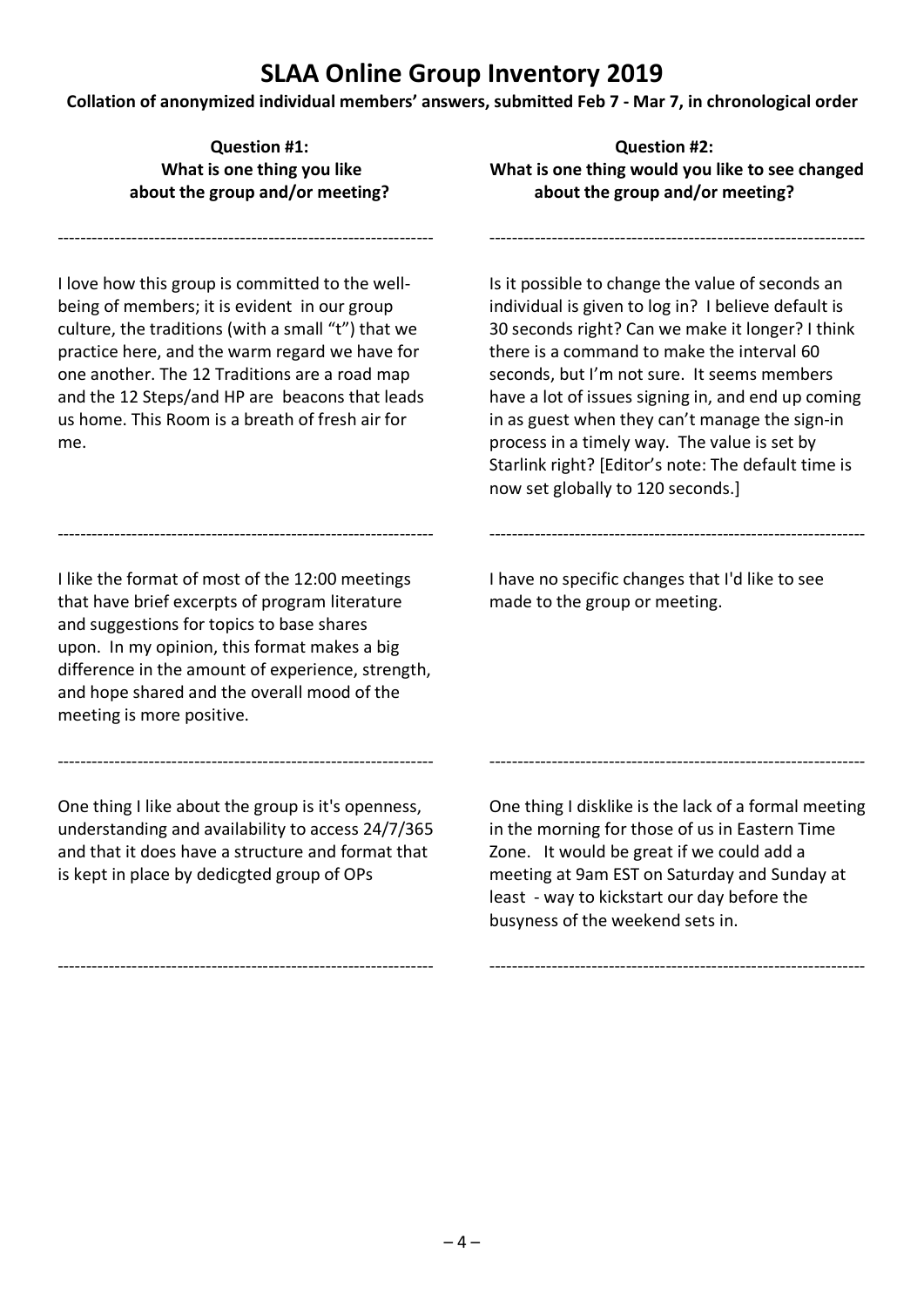**Collation of anonymized individual members' answers, submitted Feb 7 - Mar 7, in chronological order**

------------------------------------------------------------------

**Question #1: Question #2:** What is one thing you like **What is one thing would you like to see changed about the group and/or meeting? about the group and/or meeting?**

------------------------------------------------------------------

I like the convenience, frankly. Although I am fortunate to have quite a few f2f groups in my area, I like the convenience of being able to get online 24/7 & connect with other addicts. One of my personal bottom line behaviors is online sex chatting, so the SLAA Online group has helped me learn to chat online in a healthier way. I like the simple format. The SLAA Online room is easy to use, at least on a laptop. I understand that it was designed before the widespread use of cell phone connections & those are not as user-friendly with the site.

I don't like the frivolous meeting topics that happen sometimes. They are often not 12-step oriented & seem to be too esoteric or complicated, I've heard privately from several members. If a topic is deemed necessary, I suggest the Steps, Traditions or our own "Tools of Recovery".

I don't like that the Steps & Traditions are not easy to find on the SLAA Online website. Although the homepage says, "Sex and Love Addicts Anonymous is a Twelve Step, Twelve Tradition-oriented fellowship based on the model pioneered by Alcoholics Anonymous," those Steps & Traditions are not readily visible on the website. I would like to see the Steps & Traditions on the homepage or have a titled page of their own. [Editor's note: The SLAA 12 Steps & 12 Traditions are now also placed on the SLAA Online website homepage.]

having a positive space to share with support not judgment

------------------------------------------------------------------

------------------------------------------------------------------

having a 15 minute scheduled fellowship meeting [Editor's note: "fellowship meeting" here according to author= "relaxed back and forth amongst attendees".]

------------------------------------------------------------------

------------------------------------------------------------------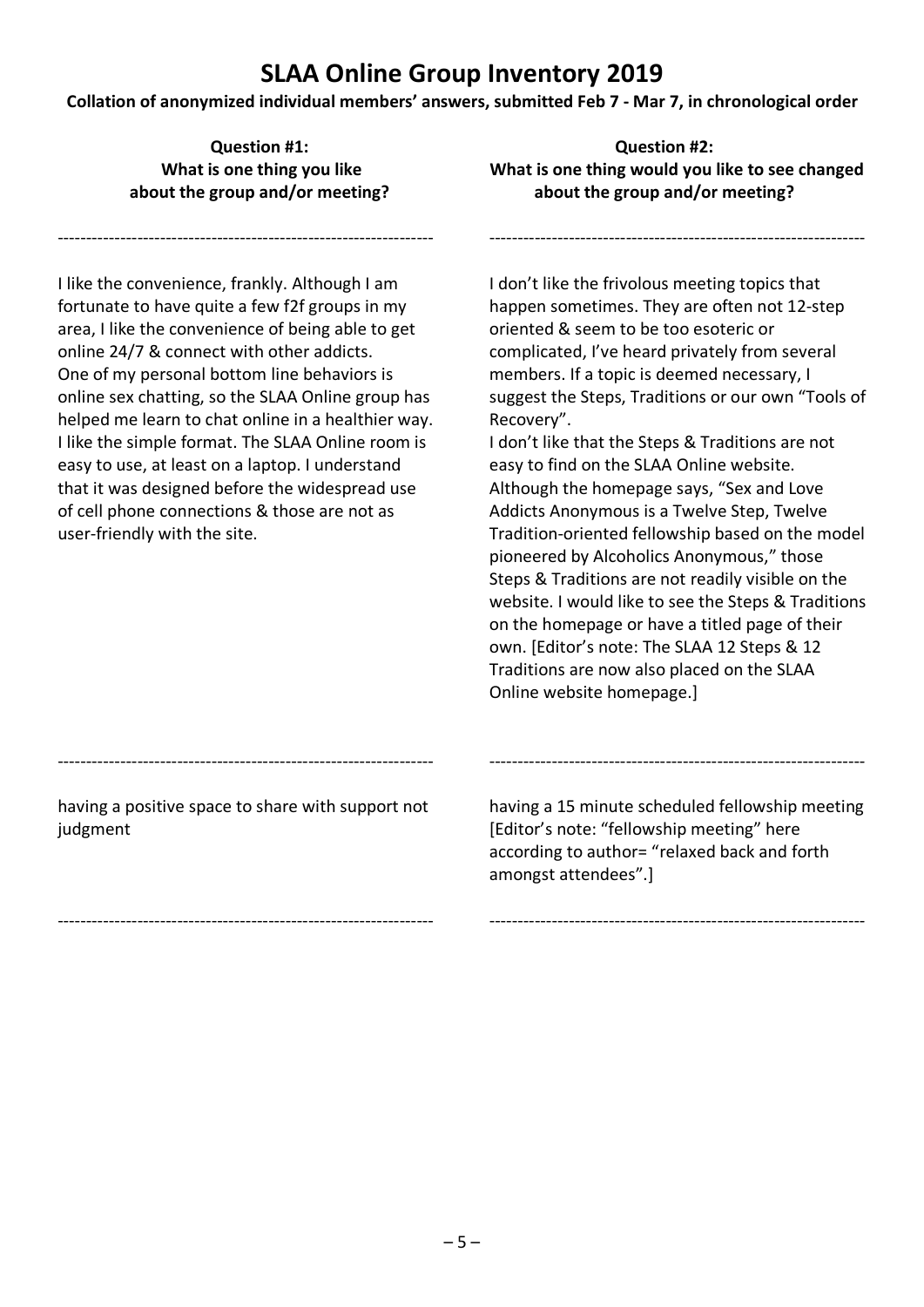**Collation of anonymized individual members' answers, submitted Feb 7 - Mar 7, in chronological order**

**Question #1: Question #2:**

What is one thing you like **What is one thing would you like to see changed about the group and/or meeting? about the group and/or meeting?** ------------------------------------------------------------------ I like when I meet members that I notice are sober, that in conversations or shares what they say fills me with so much hope of a better life! I also appreciate when sober op'es talks with me and warns me and guides me and encourages me. ------------------------------------------------------------------ To be encouraged of just speaking with sober people. It affects me in a good way. ------------------------------------------------------------------ I like the fact that I found my sponsor in the online chat room ------------------------------------------------------------------ ------------------------------------------------------------------ I would like a #slaa-women's room (and a #slaamen's room if that is needed also) because sometimes it is so good to speak with women only. But two men I did AO with told me, or one fooled me actually, they sometimes logged in as women to trick women, so I am not sure it is possible. I would like it to be more openness about the online AO between members, because secrecy is making it more shameful and exciting and easier to hide it. That people are more encouraged to keep the room safe, and as a member said, something like: If AO, to go to another place that is few clicks away, to do that, because the people in the group are wounded and hurt and ... what was the word he used... broken? That is not exactly sexy, is it? And they are there for a reason, to BECOME sober. Or to stay sober. For recovery purposes they are there. And as several said to me... I AO with you since you are not sober anyway. That seems to be a "false truth" that rules the room under the surface. That is something that would be good to deal with openly. ------------------------------------------------------------------ To also have a room for #slaa-women ----------------------------------------------------------------- something to change: have periodic auto scrolls with information and/or A.A. steps, Promises, **Traditions** ------------------------------------------------------------------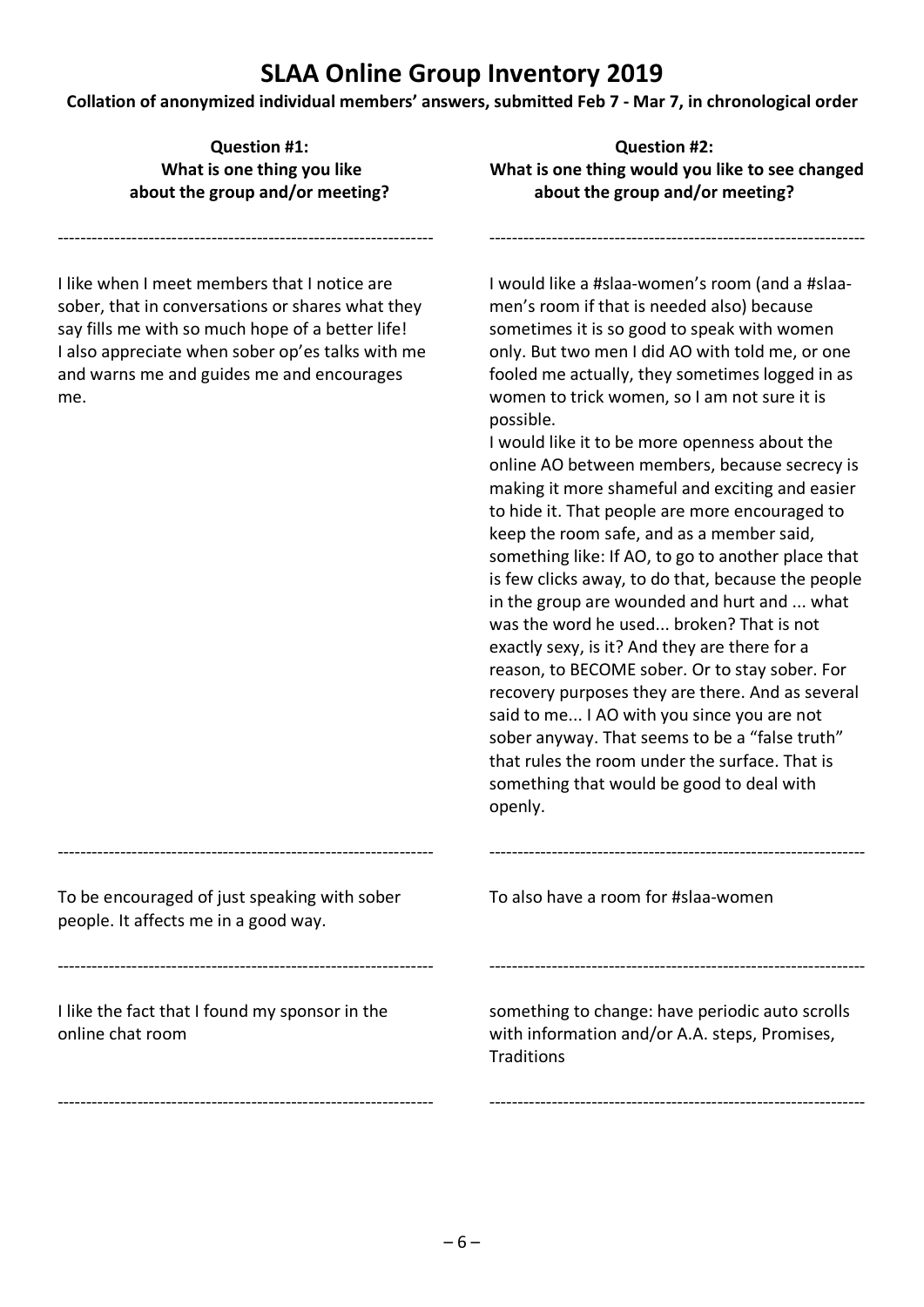**Collation of anonymized individual members' answers, submitted Feb 7 - Mar 7, in chronological order**

**Question #1: Question #2:**

**What is one thing you like What is one thing would you like to see changed about the group and/or meeting? about the group and/or meeting?**

------------------------------------------------------------------

My favorite thing about our room (during the meetings) is it's SAFETY. The Ops are EXCELLENT, basically on the same page, & (for the most part) all safeguards & rules enforced, which allows members to concentrate on the work at hand: participation in their own recovery.

------------------------------------------------------------------

#### Suggestion:

1) It has recently come to my attention through an RP, that Slaa has it's own "meditation-a-day" type of reader. Although I very much enjoy all readings from Bill W, maybe ONE DAY PER WEEK we can focus exclusively on readings from OUR Basic text, or this reader?

Or, at least begin to draw upon MORE CONTENT from our OWN Slaa sources? [Editor's note: The new SLAA book of daily meditations "A State of Grace" is currently under final editing before publication.]

Concerns:

1) WHAT can be done about maintaining the integrity of the chat AFTER the meeting. Occasionally, (& more frequently w/ a certain "regular") the language becomes TRIGGERING- to the point where last week, (someone brand-new) asked this person (after hearing some of their comments) whether they knew the purpose of the room they were in! The member replied sarcastically, & it took the newbie a few seconds to understand the member was being facetious! As I witnessed this, I tried to smooth it out w/ humor, (my go-to) but only succeeded in getting the "regular" ticked off!

How can we impress upon our members, to AVOID using "S" words & suggestive language? (Especially, after meetings when the Ops have left..)

2) Contentious RELIGIOUS or POLITICAL comments during shares or chat:

Since the 12 Steps (here & elsewhere) purport to be "non-denominational", it would seem prudent to save the HEATED comments & conversations for PM only. (& I'm NOT talking about a member just mentioning their affiliation, beliefs, or holiday plans, lol! - as long as it SELF descriptive) Diversity is fine, bashing is not...